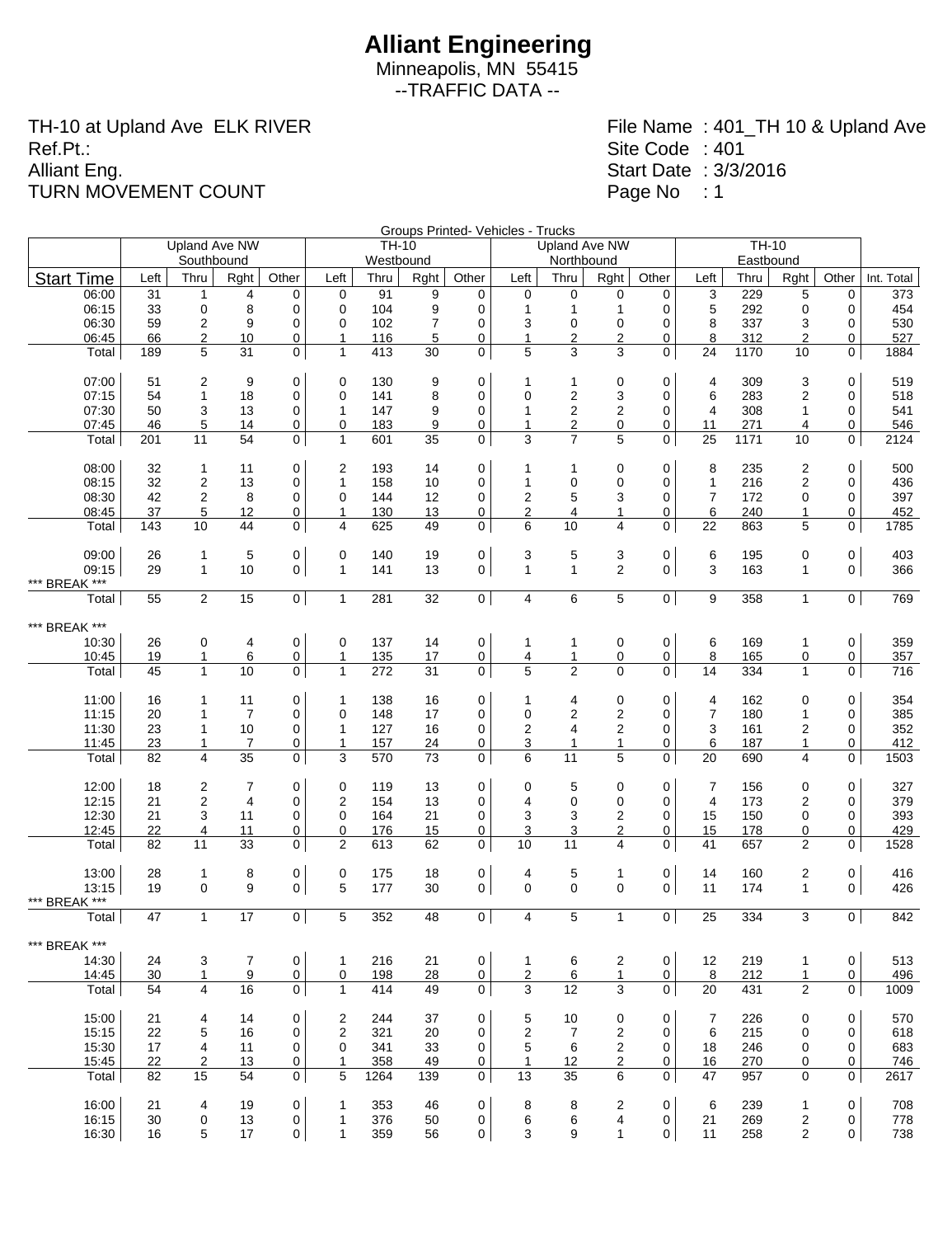## **Alliant Engineering**

Minneapolis, MN 55415 --TRAFFIC DATA --

TH-10 at Upland Ave ELK RIVER Ref.Pt.: Alliant Eng. TURN MOVEMENT COUNT

|                    |      |                      |      |       |      |           |      | Groups Printed- Vehicles - Trucks |          |                      |                |          |      |      |      |          |            |
|--------------------|------|----------------------|------|-------|------|-----------|------|-----------------------------------|----------|----------------------|----------------|----------|------|------|------|----------|------------|
|                    |      | <b>Upland Ave NW</b> |      |       |      | TH-10     |      |                                   |          | <b>Upland Ave NW</b> |                |          |      |      |      |          |            |
|                    |      | Southbound           |      |       |      | Westbound |      |                                   |          | Northbound           |                |          |      |      |      |          |            |
| <b>Start Time</b>  | Left | Thru                 | Rght | Other | Left | Thru      | Rght | Other                             | Left     | Thru                 | Rght           | Other    | Left | Thru | Rght | Other    | Int. Total |
| 16:45              | 21   | 6                    | 20   | 0     | 0    | 378       | 61   | 0                                 | 2        |                      | 0              | 0        | 17   | 337  | 0    | 0        | 844        |
| Total              | 88   | 15                   | 69   | 0     | 3    | 1466      | 213  | 0                                 | 19       | 25                   | $\overline{7}$ | 0        | 55   | 1103 | 5    | 0        | 3068       |
|                    |      |                      |      |       |      |           |      |                                   |          |                      |                |          |      |      |      |          |            |
| 17:00              | 29   | $\overline{2}$       | 16   | 0     | 5    | 375       | 54   | 0                                 | 2        | 11                   | 5              | 0        | 13   | 236  | 0    | 0        | 748        |
| 17:15              | 20   | 0                    | 13   | 0     |      | 354       | 48   | 0                                 | 4        | 5                    | 3              |          | 16   | 230  | 0    |          | 694        |
| 17:30              | 23   |                      | 9    | 0     | 3    | 322       | 45   | 0                                 | 3        | 8                    | 2              |          | 13   | 191  |      |          | 626        |
| 17:45              | 14   | 3                    | 9    | 0     | 2    | 271       | 50   | 0                                 | 0        | 5.                   | 0              |          |      | 240  | 0    |          | 605        |
| Total              | 86   | 12                   | 47   | 0     | 11   | 1322      | 197  | 0                                 | 9        | 29                   | 10             | 0        | 53   | 897  | 0    | 0        | 2673       |
|                    |      |                      |      |       |      |           |      |                                   |          |                      |                |          |      |      |      |          |            |
| <b>Grand Total</b> | 1154 | 91                   | 425  | 0     | 38   | 8193      | 958  | 0                                 | 87       | 156                  | 53             | 0        | 355  | 8965 | 43   | 0        | 20518      |
| Apprch %           | 69.1 | 5.4                  | 25.4 | 0     | 0.4  | 89.2      | 10.4 | 0                                 | 29.4     | 52.7                 | 17.9           | 0        | 3.8  | 95.7 | 0.5  | 0        |            |
| Total %            | 5.6  | 0.4                  | 2.1  | 0     | 0.2  | 39.9      | 4.7  | 0                                 | 0.4      | 0.8                  | 0.3            | 0        | 1.7  | 43.7 | 0.2  | 0        |            |
| Vehicles           | 1135 | 88                   | 413  | 0     | 38   | 7891      | 941  | 0                                 | 87       | 156                  | 53             | $\Omega$ | 345  | 8674 | 43   | $\Omega$ | 19864      |
| % Vehicles         | 98.4 | 96.7                 | 97.2 | 0     | 100  | 96.3      | 98.2 | 0                                 | 100      | 100                  | 100            |          | 97.2 | 96.8 | 100  | 0        | 96.8       |
| Trucks             | 19   | 3                    | 12   | 0     | 0    | 302       | 17   | 0                                 | $\Omega$ | $\Omega$             | 0              | $\Omega$ | 10   | 291  | 0    | 0        | 654        |
| % Trucks           | 1.6  | 3.3                  | 2.8  | 0     | 0    | 3.7       | 1.8  | 0                                 | 0        | $\Omega$             | 0              | 0        | 2.8  | 3.2  | 0    | 0        | 3.2        |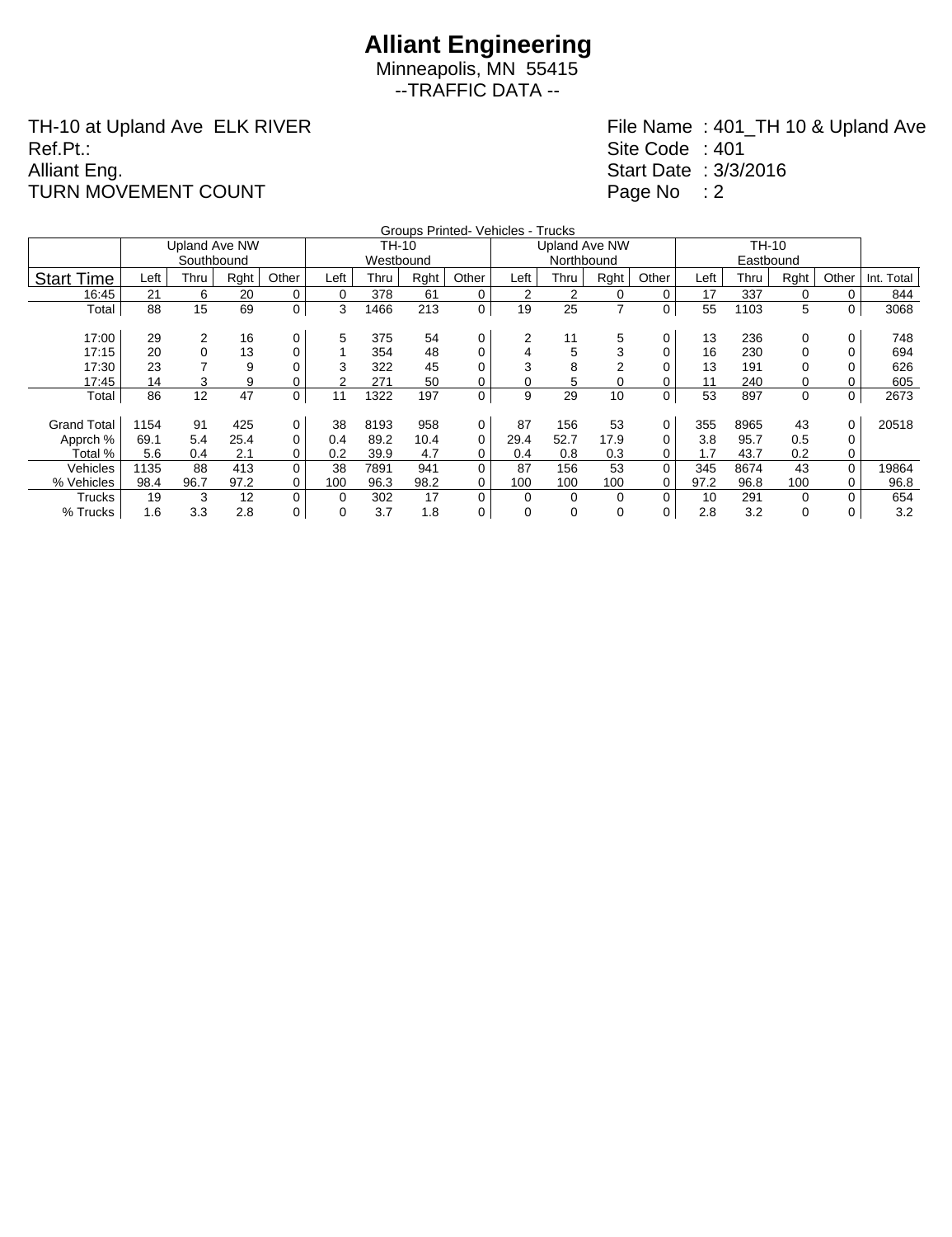--TRAFFIC DATA --

TH-10 at Upland Ave ELK RIVER Ref.Pt.: Alliant Eng. TURN MOVEMENT COUNT

|                                                      |            |      |               |       |            |       |           |      |       |            |               |            | TH-10   |          |            |             |      |           |          |            |            |  |  |
|------------------------------------------------------|------------|------|---------------|-------|------------|-------|-----------|------|-------|------------|---------------|------------|---------|----------|------------|-------------|------|-----------|----------|------------|------------|--|--|
|                                                      |            |      | Upland Ave NW |       |            | TH-10 |           |      |       |            | Upland Ave NW |            |         |          |            |             |      |           |          |            |            |  |  |
|                                                      | Southbound |      |               |       |            |       | Westbound |      |       |            |               | Northbound |         |          |            |             |      | Eastbound |          |            |            |  |  |
| <b>Start Time</b>                                    | _eft       | Thru | Raht          | Other | App. Total | Left  | Thru      | Rght | Other | App. Total | ∟eft          | Thru       | $RQ$ nt | Other    | App. Total | $Left \mid$ | Thru | Rght      | Other    | App. Total | Int. Total |  |  |
| Peak Hour Analysis From 06:00 to 11:45 - Peak 1 of 1 |            |      |               |       |            |       |           |      |       |            |               |            |         |          |            |             |      |           |          |            |            |  |  |
| Peak Hour for Entire Intersection Begins at 07:00    |            |      |               |       |            |       |           |      |       |            |               |            |         |          |            |             |      |           |          |            |            |  |  |
| 07:00                                                | 51         |      |               |       | 62         |       | 130       | 9    |       | 139        |               |            |         |          | 2          | 4           | 309  |           |          | 316        | 519        |  |  |
| 07:15                                                | 54         |      | 18            |       | 73         |       | 141       | 8    | 0     | 149        |               | 2          | 3       | 0        | 5          | ิ ค         | 283  | ົ         | 0        | 291        | 518        |  |  |
| 07:30                                                | 50         | 3    | 13            |       | 66         |       | 147       | 9    | 0     | 157        |               | ◠          |         |          | 5          | 4           | 308  |           | 0        | 313        | 541        |  |  |
| 07:45                                                | 46         | 5.   | 14            |       | 65         |       | 183       | 9    |       | 192        |               | ◠          |         |          | 3          | 11          | 271  |           | 0        | 286        | 546        |  |  |
| <b>Total Volume</b>                                  | 201        | 11   | 54            |       | 266        |       | 601       | 35   | 0     | 637        |               |            | 5       |          | 15         | 25          | 1171 | 10        | 0        | 1206       | 2124       |  |  |
| % App. Total                                         | 75.6       | 4.1  | 20.3          |       |            | 0.2   | 94.3      | 5.5  | 0     |            | 20            | 46.7       | 33.3    | $\Omega$ |            | 2.1         | 97.1 | 0.8       | $\Omega$ |            |            |  |  |
| <b>PHF</b>                                           | .931       | .550 | 750           | 00C   | .911       | .250  | .821      | .972 | .000  | .829       | .750          | 875        | .417    | .000     | 750        | .568        | .947 | .625      | .000     | .954       | .973       |  |  |